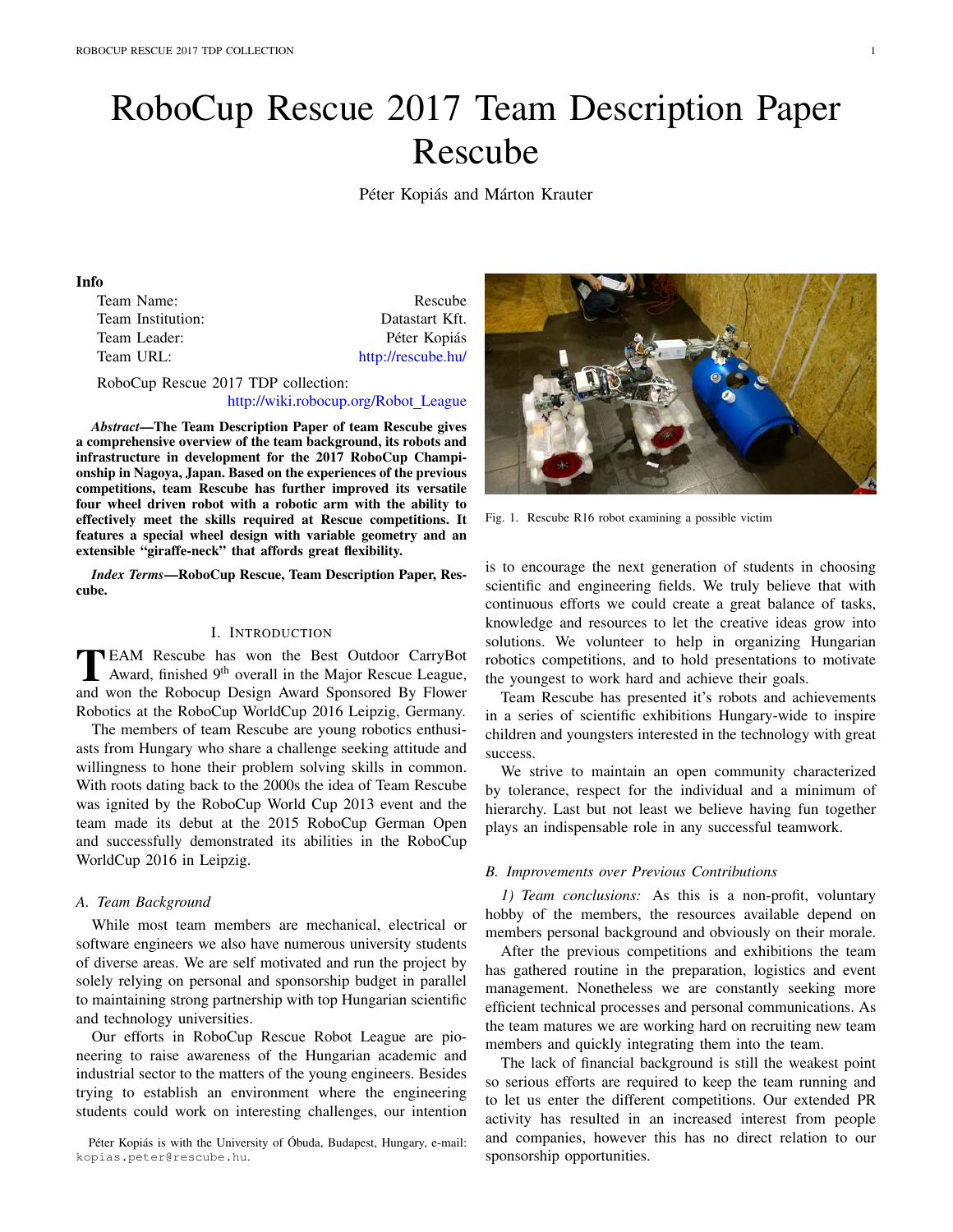After the RoboCup Championship 2016 the team members were interviewed to gather and summarize the lessons learned and the take-aways to synthesize actions to be taken for a more successful next championship.

The key areas revealed (but are not limited to):

- importance/lack of practice and time management
- *•* clear definition and communication of who-does-whatwhen
- improving handling of inevitable team fluctuation (knowledge transfer)
- lack of expertise in specific practice areas
- suboptimal logistics

We are actively seeking for the opportunities to improve and to widen the major and minor bottlenecks identified.

*2) Software issues:* Although using ROS as a software framework is an obvious choice, its learning curve (respectively that of the myriad possibly useful packages of varying level of documentation) is steep, and we had to distinguish between the software modules we spend time/energy on. Based on the experiences of the previous competitions it was clear that a unified software development environment is vital for the effective teamwork. We have put serious efforts to create a virtual development environment (using Vagrant and Ansible for configuration management) available to all team members at any time. As a result now we can have multiple virtual machines servers (also for the operator and robots computers) while all the configuration data is declarative and are contained in a version control system (git). The team-wide use of this development environment enables the new members to start contributing faster, use machines of each other's, and also helps keeping the software stack synchronised and centralises the management tasks to the senior members hands thus reducing maintenance costs. We have made plans to release the devops toolchain to the community, when it reaches the appropriate level of maturity.

Since 2015 we have learned that although autonomy is a great scientific feature in a real rescue mission, however the efficient human-robot interface is more important so we have decided to focus our efforts on lowering the operator mental load with helper tools and automated decision making.

*3) Experimental VR user interface:* We have learned that driving the robots through cameras is a very challenging task for the operator even if we have enough cameras located at every parts of the robot. We have started to experiment with some virtual reality headsets and wide angle cameras with the hope of driving the robot would get closer to a cockpit-like experience and the operator could navigate better in confined spaces if he/she could look around effortlessly. This approach also reduces the number of cameras required and the number of moving parts in the system as panoramic cameras do not need the pan-tilt mechanics.

*4) Engineering improvements:* Our unique robot chassis design allows us to change the wheelbase of the robot when required, however implies some structural challenges when driving on rough terrain. We have concluded that the concept of the 2016 robot works very well in the RoboCup Rescue environment, only some minor changes are required to make the structure more rugged. We have optimized the robot by



Fig. 2. Shoring task



Fig. 3. R16 robot in the sandpit

replacing some aluminum parts with steel or stainless steel, have changed some steel parts with plastic where weight has significant importance. We have also optimized the robotgeometry so it has better cornering abilities and also can be more stable when required. The overall optimization resulted in a more compact, more agile, faster, stronger robot, that gives us the confidence in extreme missions like step-fields or stairs with debris.

Our 2017 robot fits the BOLDDAL: Small Robot robotclass, passing through a  $60 \times 60$  cm square cut-out is possible now.

We have made efforts to make the operator station more compact and portable by one person but having multiple displays and directional antennas result in increased weight and volume.

In 2016 our robotic arm allowed us to score 10/10 in the vast majority of the several readiness tests at the beginning of each task, however the strength of the plastic arm had a lot of space for improvements. Also as the rules have changed and heavier wooden blocks are now the normal in the shoring tasks, we had to redesign the arm from scratch. The new arm is stronger in every aspect: can lift up 2.5 kgs of weight, has greater action radius and in retracted position the overall height of the robot is reduced as well. We have a hybrid approach to the arm control where the operator works in working planes not in polar coordinates, inverse kinematics also helps achieving precise movements. The arm is more dexterous so we believe in readiness tests finished quicker and also gaining more points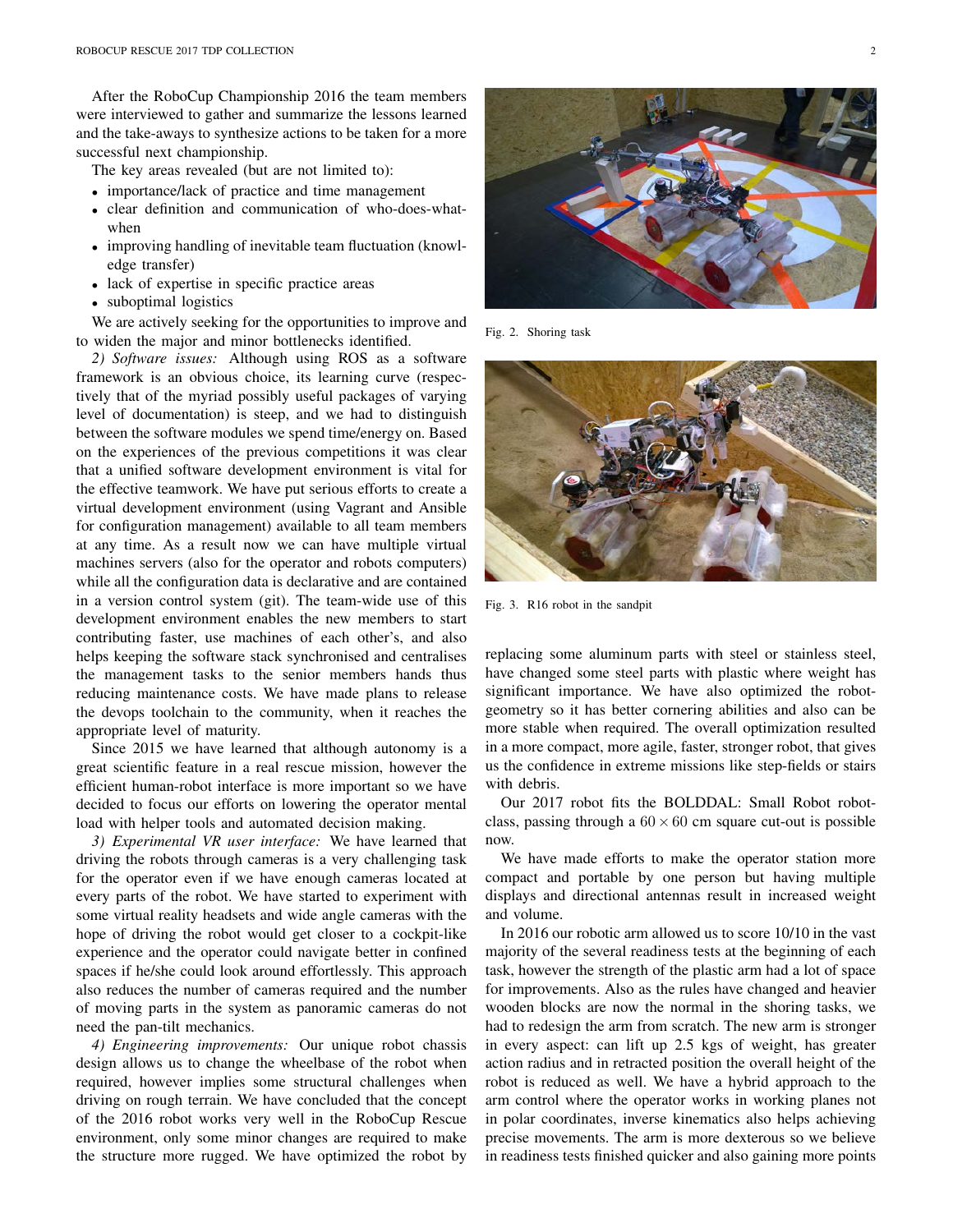

Fig. 4. Climbing a steep staircase with debris

in the dexterity challenges as well.

# II. SYSTEM DESCRIPTION

Our credo is that robots should serve a purpose. The RoboCup Rescue competition defines the scope we are focusing on, and with every development iteration we use the gathered information to optimize the current configuration. Of course there are some general key decisions we had to make ahead, which must remain the same throughout the development. The primary guidelines and decisions are:

- *•* rigid body needs more weight thus forces the powertrain to scale up, making the robot expensive and failure prone (as tracks require a rigid body, we have opted for elastic chassis with all wheel drive and wheels optimized for the task)
- *•* flexibility, torsion and deformation should be a design goal. The robot might lose some features while on mission, but must never stop moving. The planned sacrifice of replaceable parts could save the day in a competition or save a life in real disaster situations.
- *•* minimizing the static surface under the robot (if only moving parts could ever touch the terrain, the only constraints of movement are the traction, center of gravity and motor power)
- *•* dynamic wheel configuration (that way the robot would always have a degree of freedom to move, even when some wheels do not have traction)
- *•* keep everything simple. We are working hard to never add parts without a good reason and we are trying to keep the system complexity at the minimum
- *•* there is a defined powertrain cascade: a planned series of graceful degradation in the wheel-gear-motor-esc-battery line. When stuck it is acceptable to lose a part from the wheels, or even lose a whole wheel, but it is not acceptable for a motor controller to fail at the maximum rated power consumption of the motors. So each part in the chain is more durable than the previous item, and this way the robot could still operate with reduced features
- *•* every part must be accessible and repairable/replaceable on site: we try to avoid using very specialized manufacturing techniques and choose the simpler solutions, which



Fig. 5. The 2017 prototype robot holding a 2.5 kg woodblock

we can replicate in the competition area in reasonable time

- as search and rescue robots are considered "expendable" in a disaster scenario, a cheaper solution for the same problem would give the ability to use more robots at the same time. So we are trying to use cheap off-the-shelf parts and avoiding the dependency on expensive sensors.
- *•* we are developing the hardware in an agile environment (adopted from software development), so we do not spend months on cad and planning. Instead we iterate every week and we are planning and building proof-of-concept robots in a continuous pipeline, in order to validate the ideas. Then we apply the lessons in the next design phase and we test the next generation accordingly. This method allows us to always have working prototypes and parts thus not risking the not-being-ready-to-move situation a waterfall based project often results in.

#### *A. Hardware*

The primary goal is to never get stuck. The all wheel drive construction with no other surface to touch the ground combined with the ability to change the wheelbase and move the center of mass gives the robot extreme maneuverability (Fig. 4). The second task is to learn how to efficiently drive/control this configuration to solve the tasks.

A *static wheel hub* design (Fig. 6) allows us to use larger wheels with double bearing and also to protect sensitive parts inside the rotating surface. With the ability of quick wheel replacement, the vehicle can always be adapted to specific terrains and challenges in minutes (Fig. 3).

For *motors and gears* we were using cheap off-the-shelf servos in the early prototypes, but after a few iterations we gave up as we calculated the speed and torque requirements to drive our large and exotic wheels in every situations. In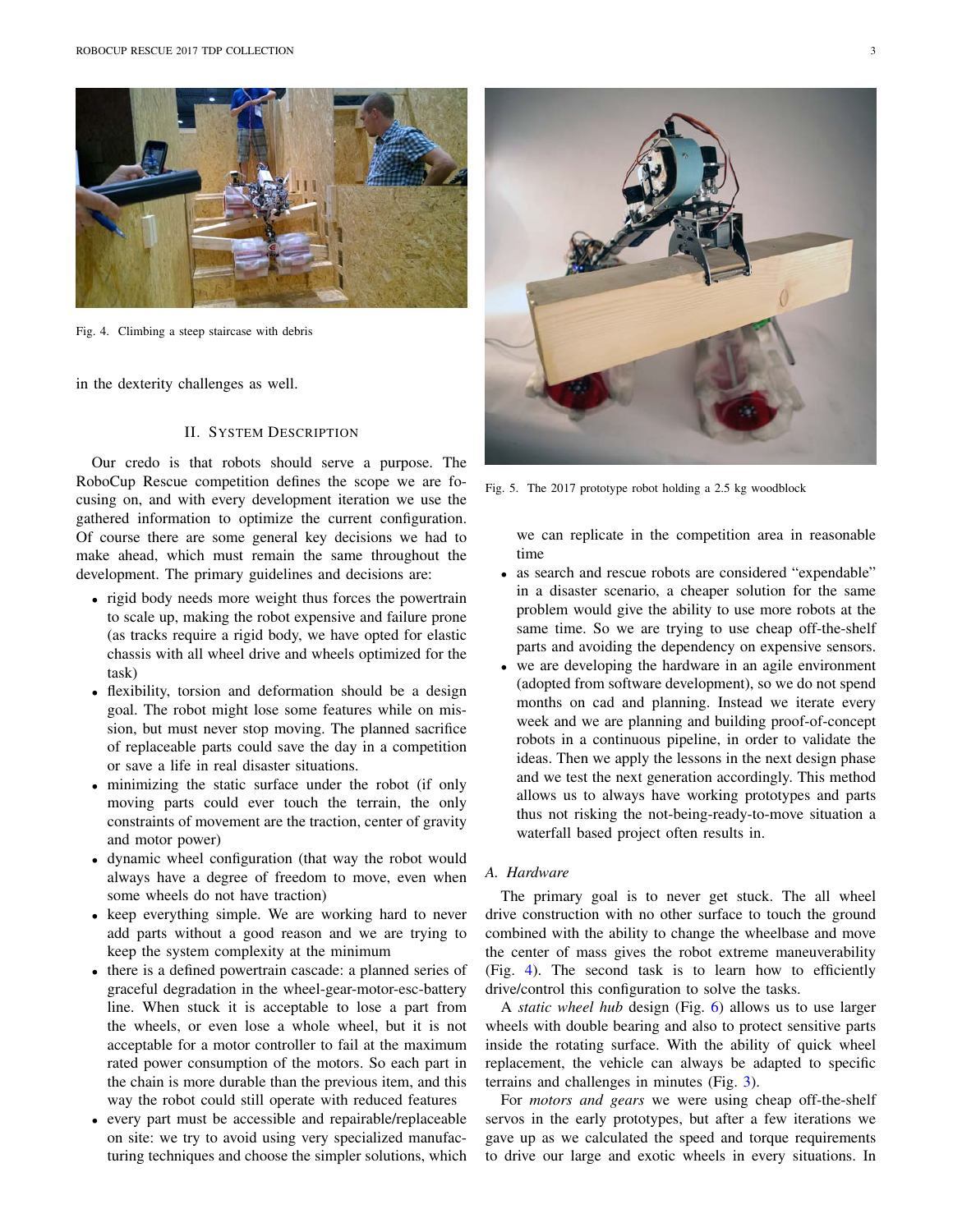

Fig. 6. Static wheel hub design



Fig. 7. Team Rescube in RoboCup Championship 2016 Leipzig

2015 and 2016 we found the Banebots 256:1 planetary gears and their motors to match our needs perfectly and they worked so well, we will continue using them in 2017 too.

For high performance *on-board computing* we have decided to use multiple Odroid XU4 single board computers as they have excellent computing power compared to their size. This versatile 8 core ARM-Linux computer runs a fully fledged Linux with ROS and has abilities to run the on-board processing required on missions.

For *low-level operations* and where real-time operation is a requirement we use TI's Tiva-C ARM-Cortex M4 microcontroller. This excellent MCU has a great variety of hardware peripherals and is responsible for collecting data from various low-level sensors and also to command the drive motors. The communication between the Tiva and the Odroid is handled by the Rosserial ROS-package.

We have decided to use Lithium-Polymer high discharge *batteries* for their superb capacity/price ratio. The total onboard capacity is 10 Ah providing the robot over 30 minutes of continuous operation in normal scenarios. We use several high-efficiency voltage converters to supply the adequate voltages/currents for each subsystem.



Fig. 8. RoboCup WorldCup 2016 readiness test



Fig. 9. RoboCup WorldCup 2016 Best Outdoor CarryBot Award



Fig. 10. The 2017 arm is much stronger and more versatile

The *robotic arm* works like a crane with a rotating base and an extendable telescopic arm that has strong actuated grippers to enable the robot to open doors, turn valves and execute shoring tasks (Fig. 10).

For *cameras in visible light range* we plan to use Sonys PS-Eye cameras which have a well deserved fame among developers for their excellent frame-rates and low-light sensitivity. Since 2016 we have upgraded our lidar to the newer RP-Lidar A2, which has higher sampling rate, greater range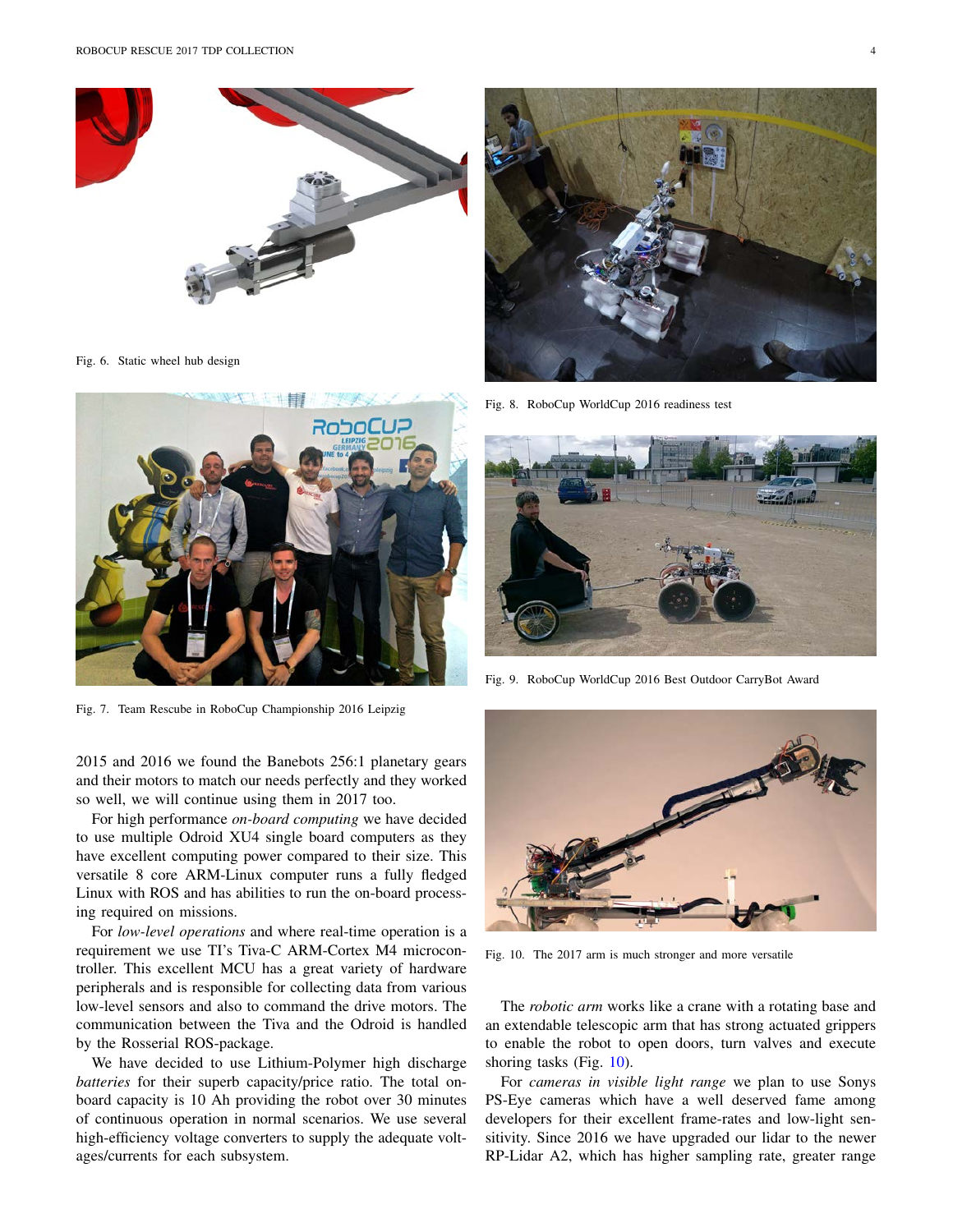and precision, however the most important difference is the mechanical build quality compared to the previous version.

For outdoor missions our laser scanner data is fused together with the measurements of a u-blox M8T multi-GNSS receiver providing 10 Hz absolute positions. To achieve centimeterlevel accuracy we plan to establish a short-baseline RTK system by operating a reference station in situ.

A structure.io *depth camera* gives us 3D perception abilities and it provides the information needed for detecting 3D structures, and movement. We will continue to use Flir's Lepton thermal camera sensor modules for their outstanding capabilities. We have been one of the first Lepton users in the Rescue League and Flir recently showcased our project on their community page (https://lepton.flir.com/ community-showcase-items/robocup-rescue-league-robot).

For *inertial measurements* and pose sensing the Invensense's MPU-6050 6-DOF IMU coupled with a Honeywell HMC-5983 compass are still top-notch devices in their categories despite their age.

Of course the robot also has some extra sensors/devices like microphone arrays, speakers, a CO2 and an air pressure sensor, and numerous robot state encoders/potentiometers built in. We primarily use the Tiva-C microcontroller boards to communicate with these low-level digital (over I2C and SPI) or analog devices, or USB for the higher level protocols.

Please see Tables I, II as well as Table III in the Appendix.

#### *B. Software*

The general software framework in use is the open source Robot Operating System, ROS, version Indigo<sup>1</sup>.

For simulation our intention is to use Gazebo 4 simulation platform enabling us to quickly and easily test new design concepts and software features<sup>2</sup>.

For mapping we have decided to use the Hector SLAM module of ROS developed by Stefan Kohlbrecher and Johannes Meyer at TU Darmstadt<sup>3</sup>.

For GNSS positioning we have good experiences with Tomoji Takasus RTKLIB, an open source GNSS positioning software<sup>4</sup>.

For pose calculations using inertial sensors we use Sebastian Madgwicks open source implementation of Robert Mahonys DCM filter<sup>5</sup>. We have plans for developing an own-rolled EKF solution for sensor fusion using Matlab.

OpenCV is an excellent and proven tool for image processing and feature detection<sup>6</sup>.

The PCL (Point Cloud Library) contains routines for the manipulation of sets of discrete points, and allows the user to detect surfaces and predefined objects well<sup>7</sup>.

Please see Table IV in the Appendix.

#### *C. Communication*

For communication between our hardware nodes not connected physically we rely solely on TCP/IP commu- nication over wireless 802.11ac compliant network devices running on 5 GHz channels. Our network setup allows for automatic transparent failover to 2.4 GHz and then to 4G/LTE broadband connectivity. We are using 120 degree directional sector antennae for the 5 GHz and 2.4 GHz channels, which allows us to lower the signal to noise ratio, and also this way we will not interfere with other teams. When placing ROS nodes on computers our goal is to keep networking load at the minimum, so every computer should process the information of their connected sensors and just send the deducted information to the other interested parties. We have also developed a solution of a low overhead mission logging concept that collects the data required for re-enacting the missions while keeping network load minimum.

#### *D. Human-Robot Interface*

The Human-Robot interface is recognized as a bottleneck so we had developed some optimization to help the operator focus on the tasks at hand. We have modified some ROSmodules like rqt image view to reduce the latency and overprocessing of image streams so some processing like rotating and overlaying is actually happening at the display node, thus having very little overhead. Our experimental head-mounted display setup would give on-board panoramic view to the operator for driving and also for dexterity tasks.

## III. APPLICATION

This section covers the practical aspects of our system.

#### *A. Set-up and Break-Down*

All our robots and operator station was designed with quick and easy deployment capabilities in mind. The typical set-up time for robots is under five minutes, the time requirement for the operator station is around ten minutes, so our complete system can achieve operational state in about 10 minutes (assuming the processes executed in parallel). We also have made efforts to let the robot and operator station work uninterrupted (even when replacing batteries), so no cold restart is required between missions at all.

The break-down process consists of steps with more or less the same time requirements. The overall break-down process should take no more than 5 minutes under normal circumstances.

# *B. Mission Strategy*

Our intention is to develop a versatile robot being capable to compete successfully in all Robocup Rescue standard scenarios, but with the prioritized order of: mobility-manipulationautonomy. We believe that autonomy is a great feature to decrease the mental load of the operator (and to enable a single person to operate multiple robots). However, at disaster recovery the human decision making could save lives, so we strive to create a hybrid semi-autonomous solution that allows human and computer minds collaborate in a well-balanced and effective way.

<sup>1</sup>http://www.ros.org/

<sup>2</sup>http://gazebosim.org/

<sup>3</sup>http://wiki.ros.org/hector\_slam

<sup>4</sup>http://www.rtklib.com

<sup>5</sup>http://www.x-io.co.uk/open-source-imu-and-ahrs-algorithms

<sup>6</sup>http://opencv.org/

<sup>7</sup>http://pointclouds.org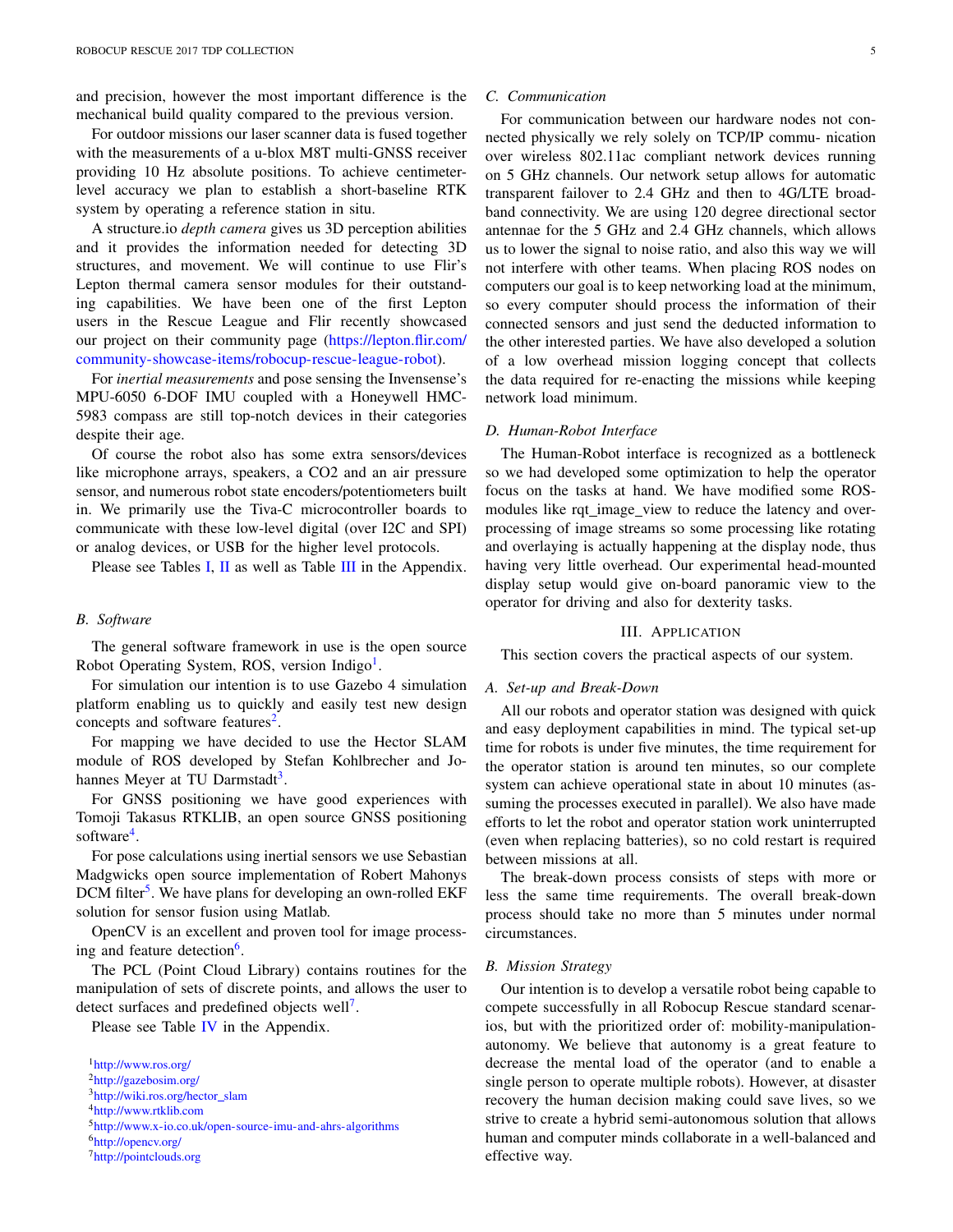## *C. Experiments*

For evaluating our robots' performance we have tried to replicate some of the key elements of the common mobility and perception tasks based on the NIST standard test meth- $\mathrm{ods}^8$ .

As we follow the agile methods in hardware developments, experimental features always start with a discussion, a proof of concept and then multiple versions are tested in realistic environments. A perfect example is the wheels of which we have already made 10-15 variations and we are still working on continuous improvements.

# *D. Application in the Field*

While working on the development of RoboCup Rescue robots, our team members continuously learn new skills and apply those either in their academic, industrial or personal life. We are dedicated to share these experiences with the following young generations of engineers, so we have an educational/motivational mission, to give them reason to learn programming, to solder leds to a microcontroller, or to learn the math required for every applied scientific career path.

# IV. CONCLUSION

As a new RoboCup Team we do have a lot to learn, and we are still working hard to create a community in Hungary where robotics interested people can gather together. We believe that our efforts could bring industry, academia and elementary/high schools together, and create an accelerated path where applied science students could gain invaluable experience every day.

# APPENDIX A TEAM MEMBERS AND THEIR CONTRIBUTIONS

- Zoltán Abonyi embedded computing, robot operator
- Mátyás Borvendég electrical engineering, manufacturing **\*** András Czikora
- András Czikora **mechanical engineering**<br>• Dávid Dudás mechanical engineering, 3D printing
- Dávid Dudás mechanical engineering, 3D printing<br>• Péter Gliga electrical engineering, manufacturing
- $e^{\frac{1}{2}}$  electrical engineering, manufacturing
- Péter Kopiás team leader, robot concept, software development
- Márton Krauter localization, inertial measurements, public relations
- Miklós Márton software development, embedded computing
- Zoltán-Csaba Márton 3D perception, object recognition<br>• Imre Petrovszki electrical engineering, software
- electrical engineering, software development

# APPENDIX B CAD DRAWINGS

Please see Fig. 11 and 12, along with the earlier drawings.



Fig. 11. Render view of the new robot (1)



Fig. 12. Render view of the new robot (2)

TABLE I MANIPULATION SYSTEM

| Attribute                                   | Value                         |
|---------------------------------------------|-------------------------------|
| Name                                        | R17                           |
| Locomotion                                  | 4 wheel drive                 |
| System Weight                               | $20 \text{ kgs}$              |
| Transportation size                         | $100 \times 100 \times 50$ cm |
| Typical operation size.                     | $100 \times 59 \times 45$ cm  |
| Unpack and assembly time                    | $10 \text{ min}$              |
| Startup time (off to full operation)        | 5 min                         |
| Power consumption (idle/typical/max)        | 50 / 240 / 4500 W             |
| Battery endurance (idle/normal/heavy load)  | 4/1/0.5 h                     |
| Maximum speed (flat/outdoor/rubble pile)    | $5/5/3$ km/h                  |
| Payload (typical/maximum)                   | $3 \text{ kg}$ / 20 kg        |
|                                             | (200kg towing capacity)       |
| Arm: maximum operation height               | 160 cm                        |
| Arm: payload at full extend                 | $2500$ grams                  |
| Support: set of bat. chargers total weight  | $1 \text{ kg}$                |
| Support: set of bat. chargers power         | 160 W                         |
| Support: Charge time batteries (80% / 100%) | 0.5/1 h                       |
| Support: Additional set of batteries weight | $1 \text{ kg}$                |
| Any other interesting attribute             | Dynamic wheelbase             |
| Cost                                        | 3000 EUR                      |